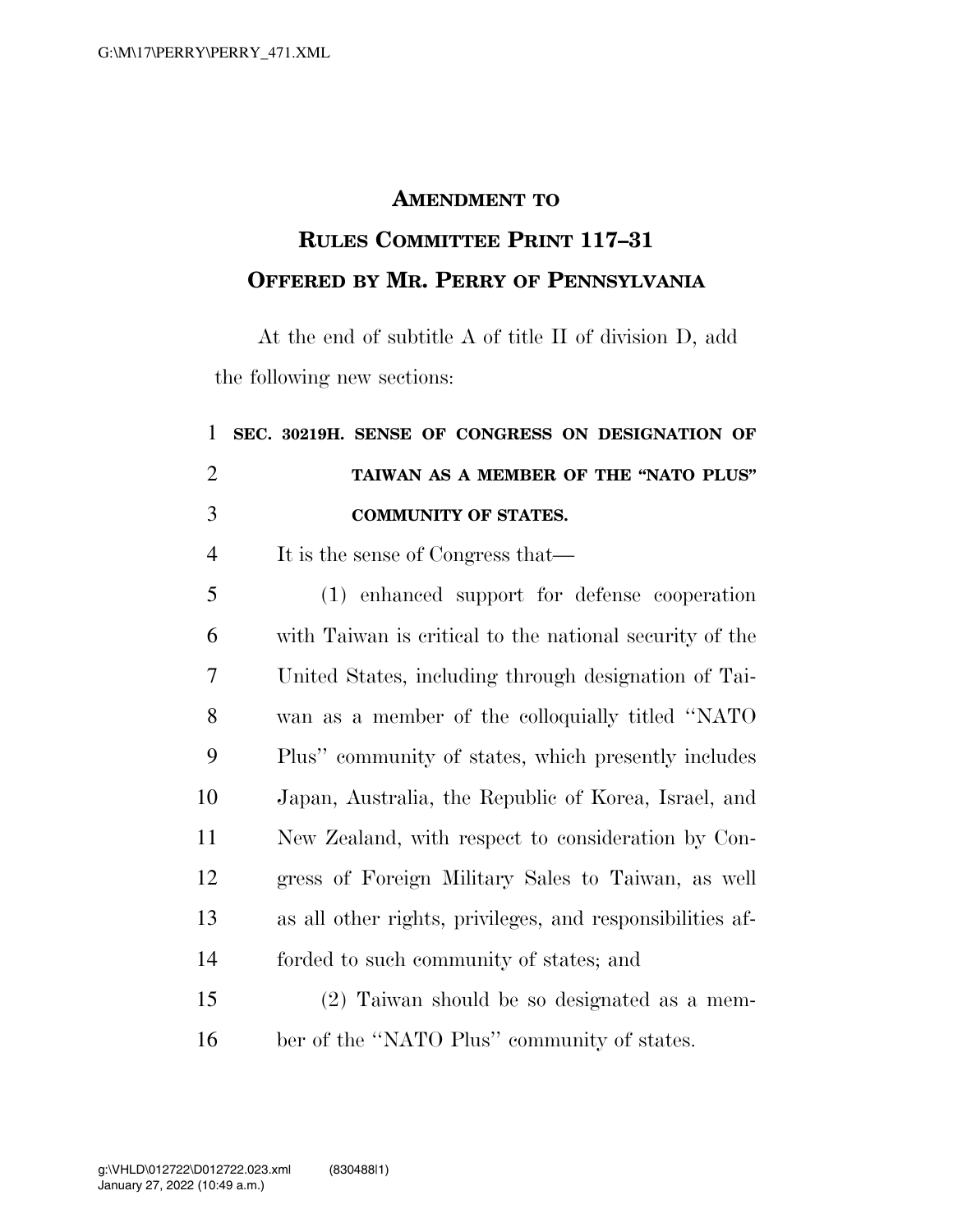2

| 1              | SEC. 30219I. ENHANCED DEFENSE COOPERATION WITH TAI-            |
|----------------|----------------------------------------------------------------|
| $\overline{2}$ | WAN.                                                           |
| 3              | (a) IN GENERAL.—During the 5-year period begin-                |
| 4              | ning on the date of the enactment of this Act, Taiwan          |
| 5              | shall be treated as if it were a country listed in the provi-  |
| 6              | sions of law described in subsection (b) for purposes of       |
| 7              | applying and administering such provisions of law.             |
| 8              | (b) PROVISIONS OF LAW DESCRIBED.—The provi-                    |
| 9              | sions of law described in this subsection are—                 |
| 10             | (1) subsections (b)(2), (d)(2)(B), (d)(3)(A)(i),               |
| 11             | and $(d)(5)$ of section 3 of the Arms Export Control           |
| 12             | Act (22 U.S.C. 2753);                                          |
| 13             | (2) subsections (e)(2)(A), (h)(1)(A), and (h)(2)               |
| 14             | of section 21 of such Act $(22 \text{ U.S.C. } 2761)$ ;        |
| 15             | $(3)$ the matter following subparagraph $(P)$ of               |
| 16             | subsection (b)(1) and subsections (b)(2), (b)(6),              |
| 17             | $(e)(2)(A)$ , $(e)(5)$ , and $(d)(2)(A)$ of section 36 of such |
| 18             | Act (22 U.S.C. 2776);                                          |
| 19             | (4) section $62(e)(1)$ of such Act (22 U.S.C.                  |
| 20             | $2796a(c(1))$ ; and                                            |
| 21             | $(5)$ section $63(a)(2)$ of such Act $(22 \text{ U.S.C.})$     |
| 22             | $2796b(a)(2)$ .                                                |
| 23             | (c) CONTINUED APPLICATION.—The Secretary of                    |
| 24             | State is authorized to continue to apply this section with     |
| 25             | respect to Taiwan for additional 5-year periods beginning      |
| 26             | after the end of the 5-year period described in subsection     |